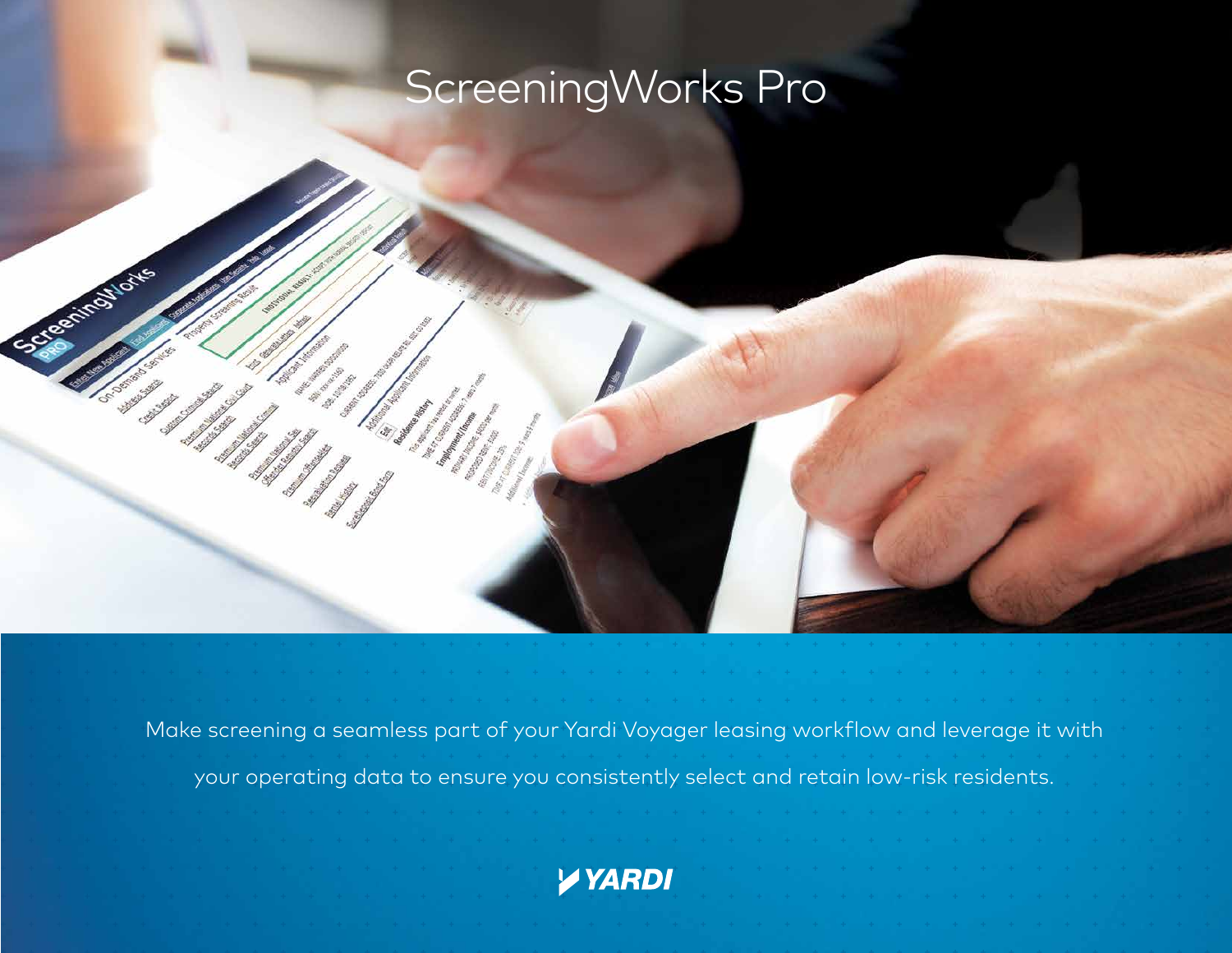# ScreeningWorks Pro

ScreeningWorks Pro\* is a proven online resident screening system that delivers comprehensive reports so property managers can make smart rental decisions and minimize risk. You get credit reports from the three major bureaus, plus terrorist, drug trafficker, sex offender and Social Security fraud screening, rental payment history records and eviction and landlord/tenant civil court records. Using the most reliable data available, our solution eliminates guesswork and provides automated recommendations tailored for your properties to help you select quality residents. The system is customizable for many multifamily property types including conventional, subsidized and student housing.

## Confident Screening

Our solution delivers a reliable screening process to provide your rental staff with clear, consistent direction that supports your business rules. Screening workflow automation provides built-in control and cost savings and enables your staff to work more efficiently. Decision criteria are tailored for each property in your portfolio, so applicants will always be screened uniformly and according to your objectives.

### Experian RentBureau Advantage

Gain a competitive advantage by adding Experian® RentBureau® data to your screening program. Experian RentBureau is the largest and most widely used database of rental payment information and currently includes data on more than 18 million residents nationwide. With ScreeningWorks Pro, you can leverage this data to factor applicants' rental payment history as part of your resident screening decision, which will allow you to accept better

\*Yardi Resident Screening in Canada



Analyze community and portfolio screening data on the ScreeningWorks Exec dashboard.



ScreeningWork

payment history into your screening decisions by combining Experian RentBureau data with ScreeningWorks Pro. Property management companies and electronic rental payment processors automatically report payment data to Experian RentBureau every 24 hours.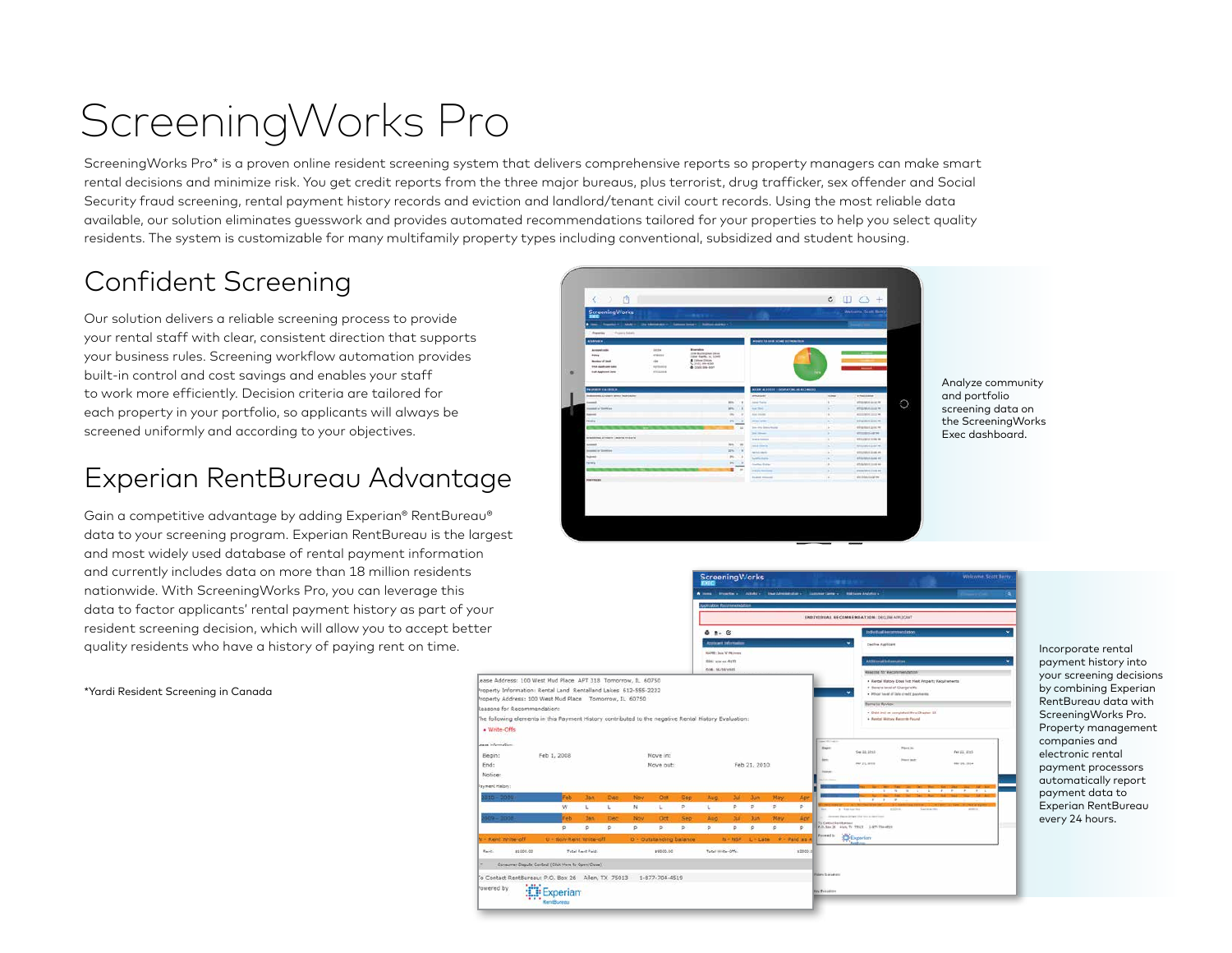#### Strategic Advantage

The screening and reporting tools included with the system enable property owners and managers to minimize risk and maximize revenue while maintaining compliant, safe and profitable communities. ScreeningWorks Pro provides a strategic advantage with management reports and analytics that shed light on your applicant traffic and performance. Experienced consultants are available to further assist in fine-tuning decision criteria to meet your goals.



Automate recommendations based on your criteria and help staff work more efficiently.



Oversee applicant traffic and property performance in a single snapshot with the ScreeningWorks Exec reporting dashboard.

Access ScreeningWorks Exec dashboard and applicant reports on your smartphone.



#### Key Features

- Integrated with the entire Voyager leasing cycle, including generation of lease documents
- Screening and operational data are combined for smarter business decisions
- Customizable rules automate consistent rental decisions and improve compliance
- Strategic analytics and executive reports provide insight into portfoliowide traffic and screening activity
- Integration with Experian RentBureau incorporates rental payment history
- Business profile reports available as an additional service